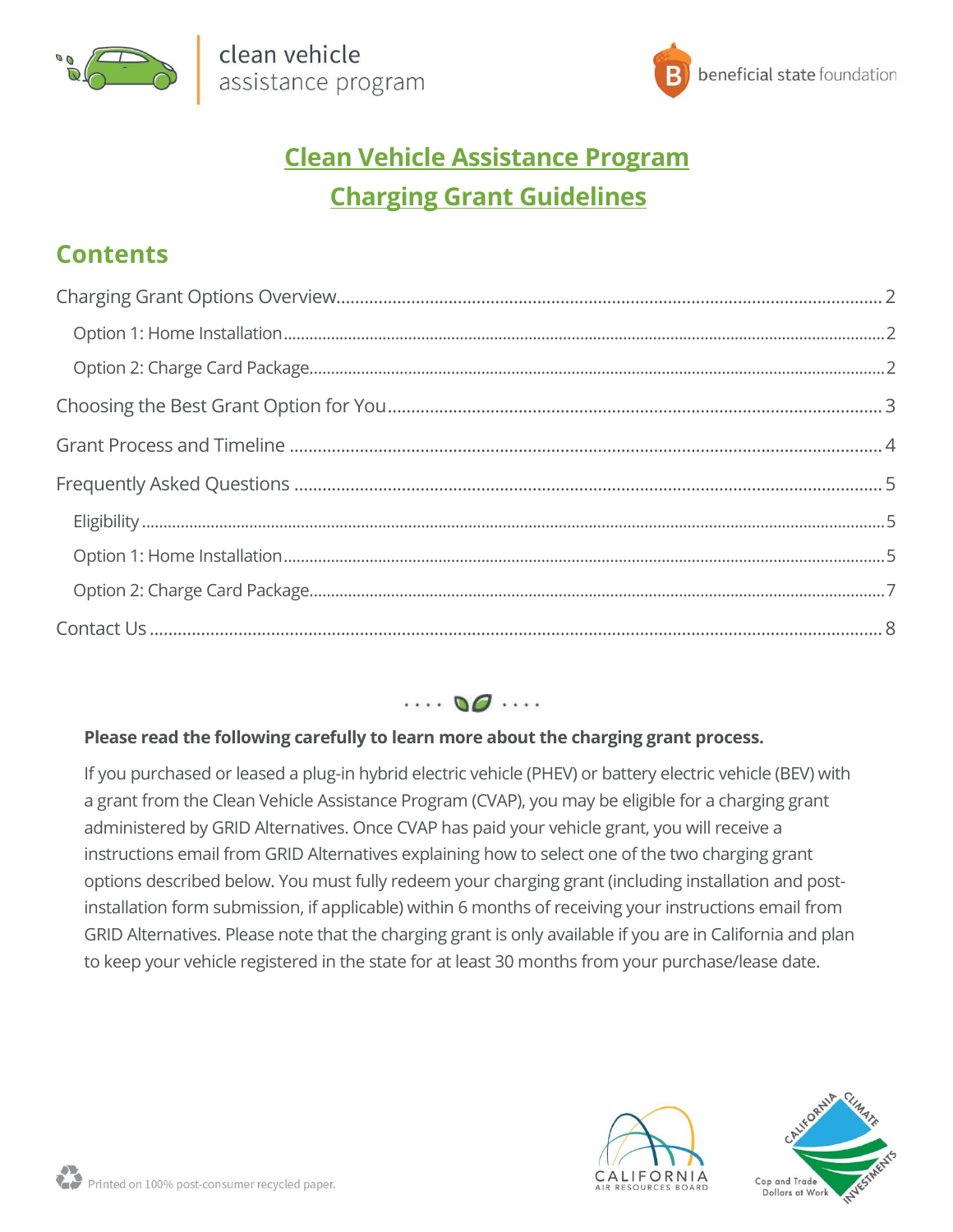



# <span id="page-1-0"></span>**Charging Grant Options Overview**

# <span id="page-1-1"></span>**Option 1: Home Installation**

A Level 2 EV charger installed at your home

- **Installed by GRID Alternatives:** Depending on your location and the condition of your electrical panel, GRID Alternatives may have a partner electrician who can install your EV charger. To find out, please complete the Home Readiness Form linked in your instructions email.
- **Installed by your electrician:** If GRID Alternatives cannot install your EV charger, you can hire your own electrician and submit your costs for reimbursement up to \$2,000. Please use the link in your instructions email to submit your electrician's information and estimate *prior* to moving forward with the installation.
	- o Your electrician must be C-10 licensed and Electric Vehicle Infrastructure Training Program (EVITP) certified. Use this database to search for an approved contractor: [www.evitp.org/california.](http://www.evitp.org/california) Please note that in addition to the business being on the approved list, the individual electrician performing the installation must have an EVITP certification.
	- $\circ$  Your electrician must pull a permit for your project with your local building department, and you must provide proof that your project passed inspection to receive your reimbursement.

# <span id="page-1-2"></span>**Option 2: Charge Card Package**

A \$1,000 public charging credit that can be used at EVgo or ChargePoint public charging stations, along with a free portable EV charger

- **Charging Credit:** To redeem the \$1,000 public charging credit, you must first create an account with EVgo. Once your account is created, complete the Option 2 Charge Card Package Order Form to request your public charging credit. There is no time limit to use the charging credit. After the credit is spent, you can continue charging using the credit card you used to create your EVgo account. EVgo is partnered with ChargePoint, so you can charge at both networks!
- **Portable EV Charger:** In addition to the public charging credit, you can also request a portable EV charger by following the instructions in your instructions email from GRID Alternatives. If you have a compatible outlet and off-street parking, you may be able to use your portable EV charger at



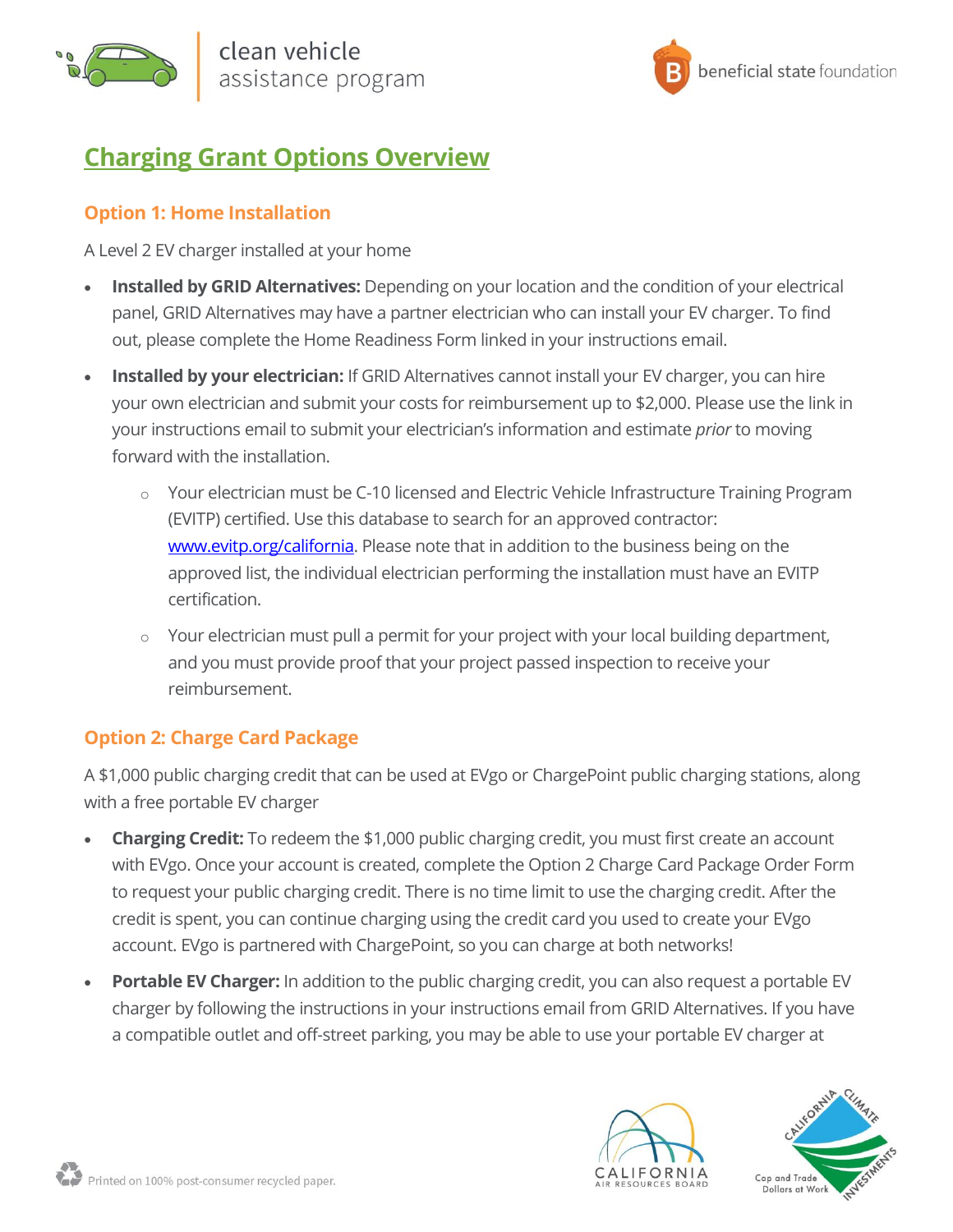



home. Otherwise, it's easy to keep in your car and use for charging at friends' and neighbors' houses, or to take with you if you move.

# <span id="page-2-0"></span>**Choosing the Best Grant Option for You**

If you are thinking about **Option 1: Home Installation**, please consider:

- **Parking:** You must have a dedicated off-street parking spot. Additionally, if you park in a lot (like in an apartment or condo building), it may not be feasible to install the charger, even if you have a dedicated parking space.
- **Home Ownership:** If you are a renter, you must receive permission from your landlord to install the charger.
- **Electrical Panel:** It may not be possible to install the charger if your home's electrical panel is already at capacity. Or if it is old, in poor condition, or a type/brand known to have safety issues.
- **Electricity Costs:** Using a charger installed at your home will increase your electricity usage, thereby increasing your electricity bill.

If you are thinking about **Option 2: Charge Card Package**, please consider:

- **Proximity to Public Charging Stations:** Do you have many EVgo or ChargePoint public charging stations conveniently located near your house or along your commute? Will you be able to use your public charging credit? See how many EVgo or ChargePoint public charging stations are near your location using the EVgo website: [www.evgo.com/find-a-charger](http://www.evgo.com/find-a-charger)
- **DC Fast Charging:** Some BEVs and PHEVs can't be charged at DC Fast Charging stations. If your car can only be charged at Level 2 charging stations, it may limit the number of stations available to you and can take a long time to charge. Usually, Level 2 charging stations supply only 14-35 miles of range per hour of charge time. If you can't use DC Fast Charging stations, it may be more convenient to charge your vehicle at home where it's easier to charge for long periods of time, such as overnight.
- **Electrical Outlets:** If you want to use your portable EV charger at home, check to see if you have an outlet that is compatible with the charger. For example, some portable EV chargers require a 240-volt NEMA 6-20 or NEMA 14-50 outlet for Level 2 charging (~14-35 miles of range per hour of charging time). Some portable EV chargers also include a Level 1 setting, which can be used on any standard 120-volt outlet (~3.5-6.5 miles of range per hour of charging time).



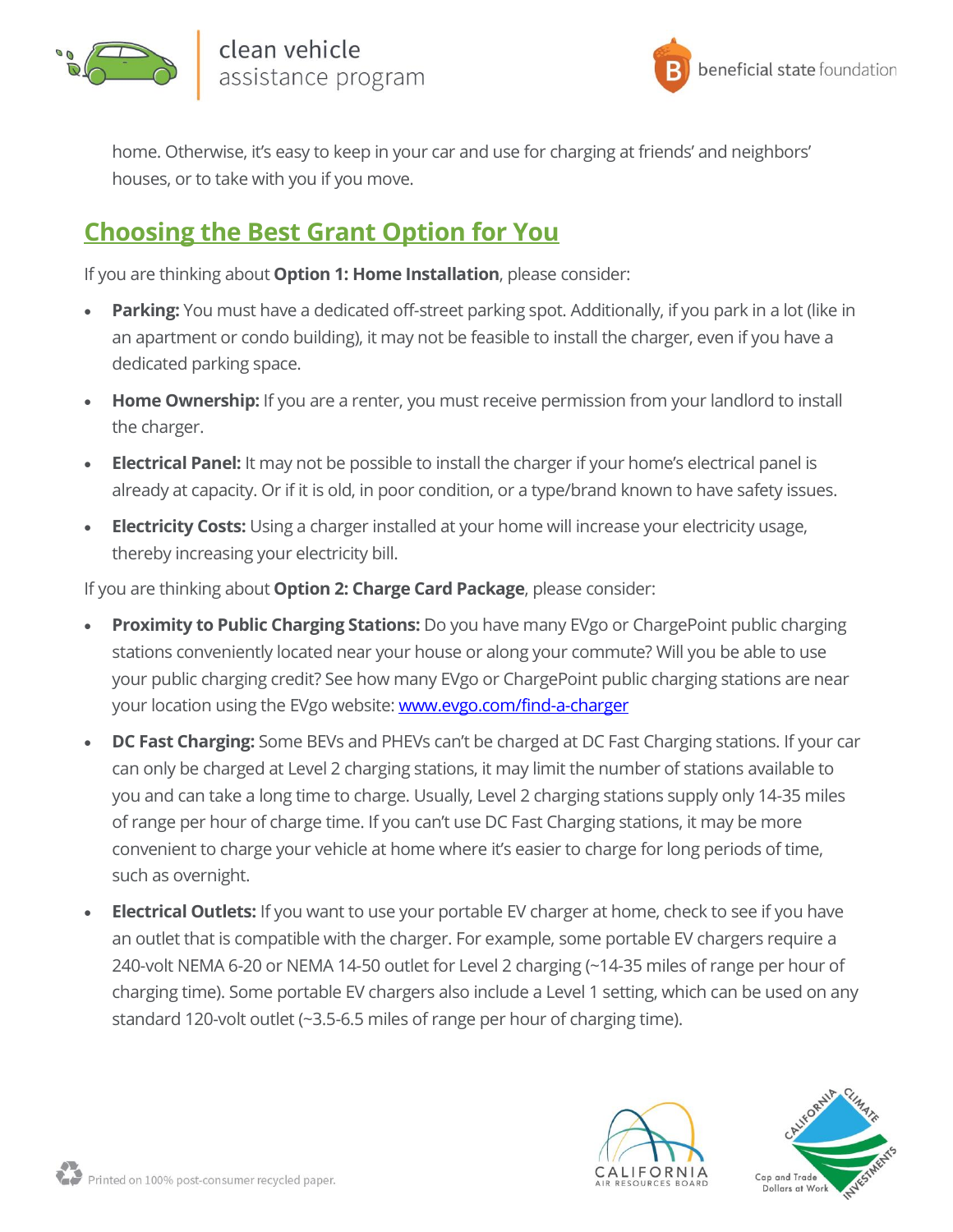

clean vehicle assistance program



# <span id="page-3-0"></span>**Grant Process and Timeline**

The time to complete your grant will vary based on which option you select, the availability of equipment and contractors, and other factors. **Your charging grant process must be fully completed within 6 months of receiving your instructions email from GRID Alternatives**. To ensure you have plenty of time, we recommend getting started as soon as possible after receiving your instructions email. For Option 1: Home Installation, please start the process at least 3 months before your grant expiration date. For Option 2: Charge Card Package, please start the process at least 1 month before your expiration date.

The graphic below shows the general process for each grant option:





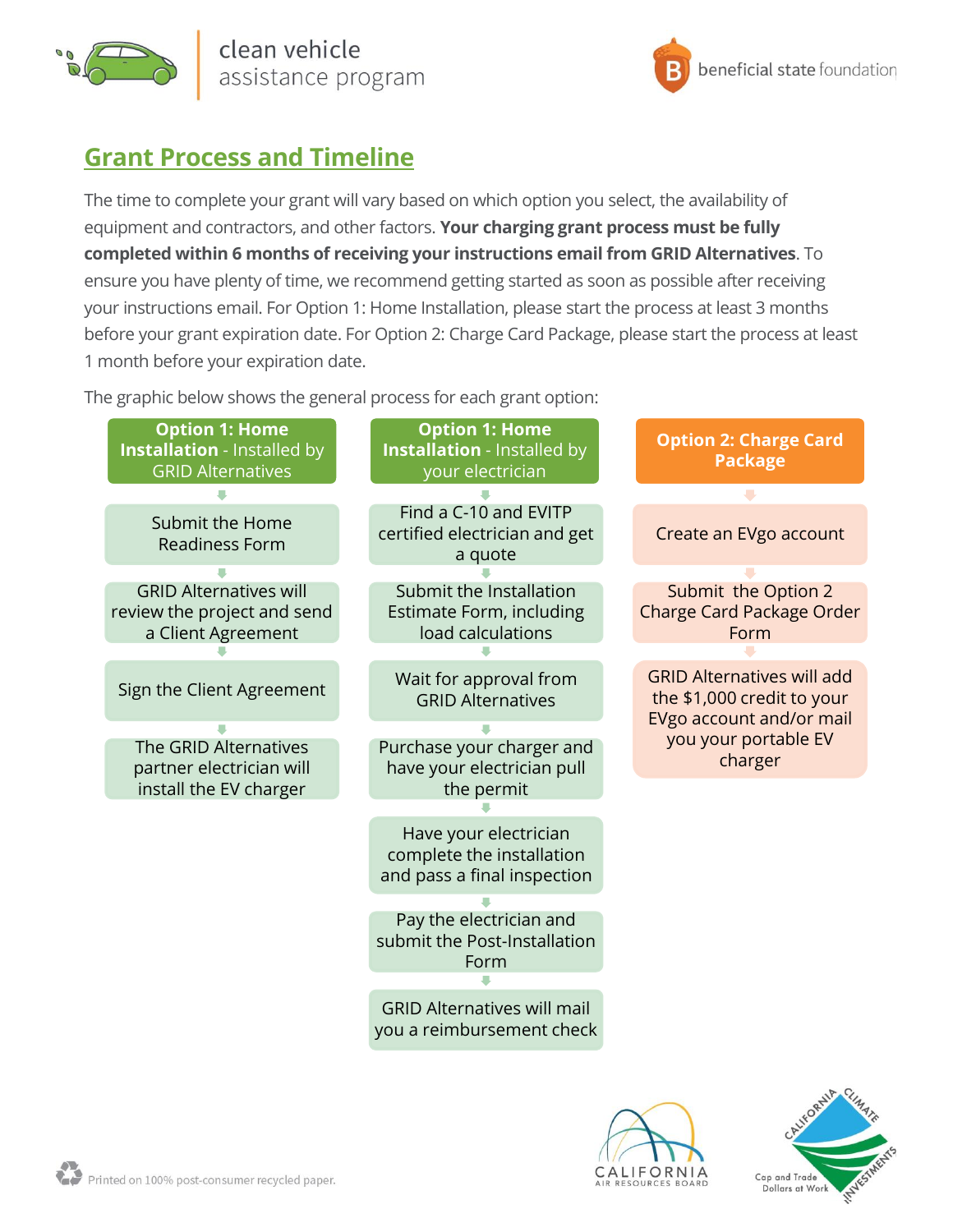



# <span id="page-4-0"></span>**Frequently Asked Questions**

# <span id="page-4-1"></span>**Eligibility**

## **Who is eligible for a charging grant?**

To be eligible for a charging grant, you must have received a vehicle grant from the Clean Vehicle Assistance Program. Before GRID Alternatives can serve you, GRID Alternatives must receive confirmation of your eligibility from the CVAP team, which happens once your vehicle grant is paid. Please allow 30 days from your vehicle purchase date for GRID Alternatives to send you the charging grant instructions email.

## **How long is the charging grant available for?**

The charging grant must be redeemed within 6 months from the day that you receive the instructions email from GRID Alternatives. To ensure you have plenty of time, we recommend getting started as soon as possible after receiving your instructions email. For Option 1: Home Installation, please start the process *at least* 3 months before your grant expiration date. For Option 2: Charge Card Package, please start the process *at least* 1 month before your expiration date.

#### **What happens if I move?**

If you move to another residence within California between getting your vehicle grant and getting your charging grant, please inform GRID Alternatives as soon as possible. In most cases, a change of address can be accommodated. If you have moved out of state or have plans to move out of state within 30 months of your purchase/lease date, you will not be eligible for the charging grant.

## **Am I eligible for other incentives?**

If you want to find out what other benefits you may qualify for, please use the Benefits Finder tool on [www.accesscleanca.org.](http://www.accesscleanca.org/) The Benefits Finder will provide information on other programs you may be eligible for, such as incentives and special EV rates from your utility provider.

## <span id="page-4-2"></span>**Option 1: Home Installation**

#### **Who pays for the installation?**

If GRID Alternatives installs the charger, they will directly pay their partner electrician for the installation and charger. If you work with your own electrician, you will pay them the installation and charger costs, then submit for reimbursement from GRID Alternatives for eligible costs up to \$2,000.



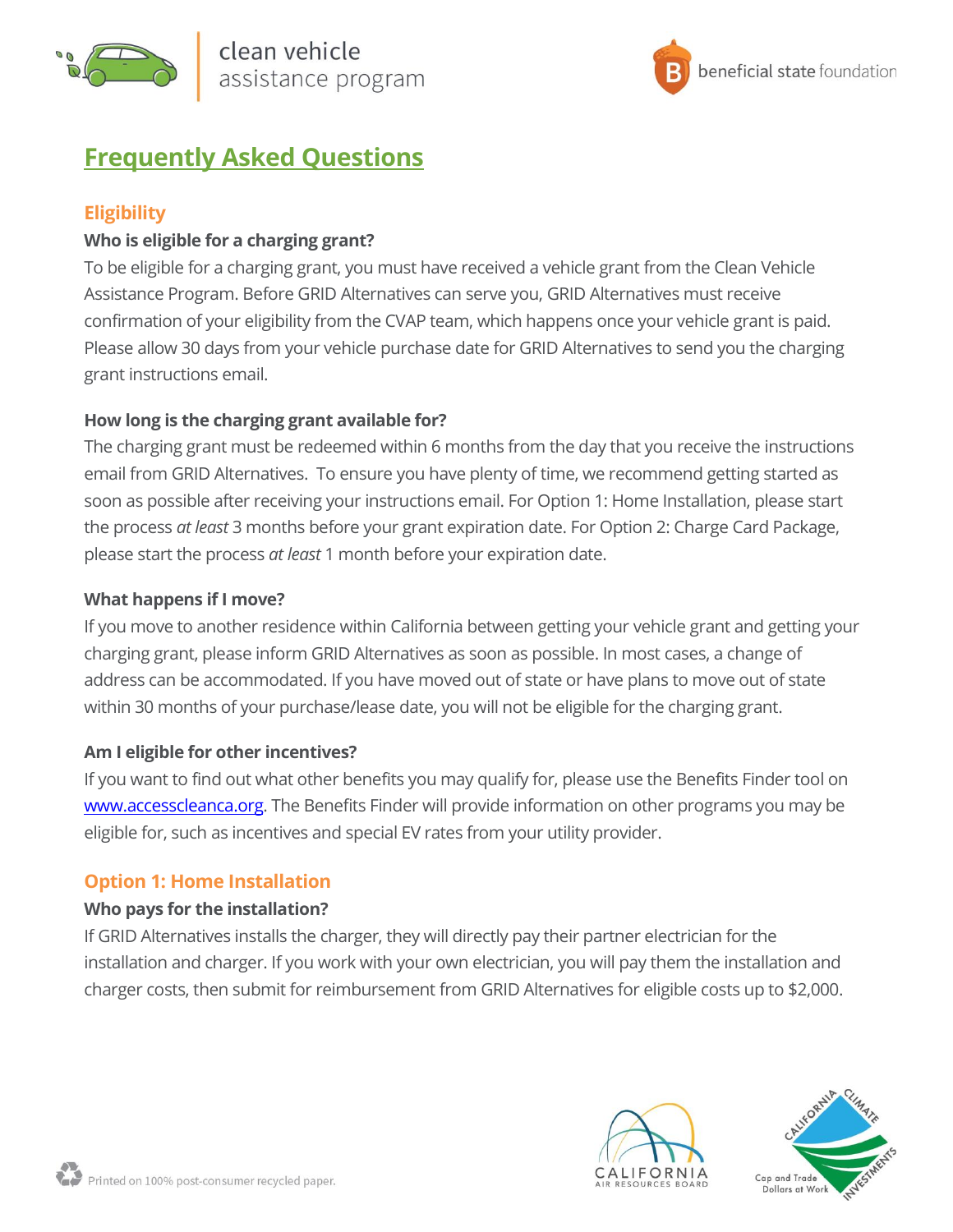



#### **What if I'm a renter?**

Renters who want a home charger installation must provide written approval from the landlord or the property owner to **evs@gridalternatives.org** before proceeding with the installation process.

#### **What if the total installation cost is above the grant amount?**

If the \$2,000 grant does not cover all installation costs, including any necessary electrical upgrades, the participant may choose to pay for these additional costs at their own expense.

## **What type of charger can I use?**

Chargers must have a minimum power rating of 3.8kw, be new and unused, and be certified by a Nationally Recognized Testing Laboratory such as UL or ETL/Intertek. GRID Alternatives reserves the right to select the make and model of the electric vehicle charger.

## **Do I need to have my electrician pull a permit?**

Yes, it is a requirement of the program that your electrician pull a permit for the charger installation with your local building department AND pass a scheduled inspection once the charger is installed. A photo of the inspection record, signed and dated by the building department inspector, is required to receive your reimbursement.

## **Does my electrician need to be C-10 licensed and EVITP certified?**

Yes, in order to be eligible for the reimbursement your electrician must be C-10 licensed and EVITP certified. Please search this database to find an approved contractor[: www.evitp.org/california.](http://www.evitp.org/california) Please note that in addition to the business being on the approved list, the individual electrician performing the installation must have an EVITP certification. Once you have received an estimate and load calculations from your electrician, please submit the Estimate Form linked in your instructions email.

#### **How will charging at home impact my electric bill?**

Charging your car at home usually means that you'll be using more electricity than you did before you got your car. Most EV drivers notice that, due to the extra electricity usage, their bill does increase when they start charging at home. Luckily, charging at home is usually much less expensive than paying for gas. You can also contact your utility provider about special EV rates and incentives to keep costs low. Especially if you enroll in a time-of-use (TOU) plan, you can maximize your savings by scheduling your car to charge during off-peak hours, when electricity is the least expensive.



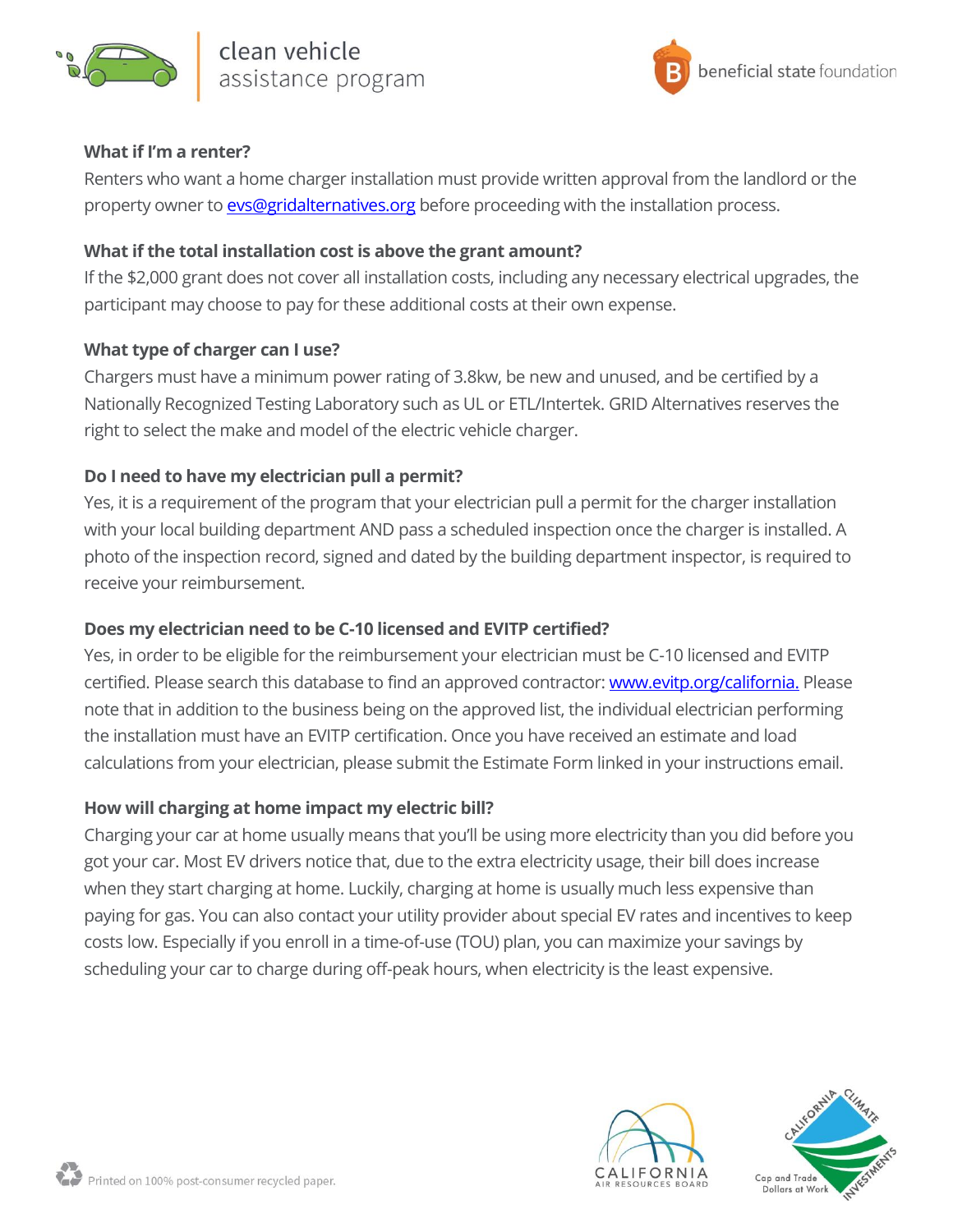



## <span id="page-6-0"></span>**Option 2: Charge Card Package**

### **How do I find EVgo and ChargePoint public charging stations?**

You can download the EVgo app on your mobile device or go to **www.evgo.com/find-a-charger** to see chargers near you. You can use the filters to select which level of charging and which connector types you'd like to see. Make sure you turn on the "Show 3<sup>rd</sup> Party Chargers" button to also see ChargePoint chargers.

#### **What are the levels of charging?**

There are three levels of charging available for EVs.

- Level 1 is the slowest level, but also the most accessible, as all it requires is a standard 120-volt outlet and the basic charging cord that comes with the vehicle. Level 1 can add about 3.5-6.5 miles of driving range per hour of charging time.
- **Level 2** charging is faster but requires equipment that does not usually come with the vehicle when you buy it. If you select Option 1: Home Installation, you can install a Level 2 charger to use at home. If you select Option 2: Charge Card Package, you can either charge at public Level 2 chargers using the charge credit or use your portable EV charger if a compatible 240-volt outlet is available. Level 2 can add about 14-35 miles of driving range per hour of charging time.
- **DC Fast Charging**, sometimes called Level 3 charging, is the fastest method of charging, but is not compatible with all cars. If your car does have DC Fast Charging capabilities and you select Option 2: Charge Card Package, you can use the public charging credit to charge at public DC Fast Charging stations. DC Fast Charging can add about 10 miles of driving range per minute of charging time, then usually slows down as the battery gets closer to a full charge. Using DC Fast Charging as your primary method for charging your EV may impact your battery performance over time.

To learn more about charging levels, please visit **www.driveclean.ca.gov/electric-car-charging**.

#### **What are connector types?**

The connector is the end of the charger that you plug into your car. For Level 1 and Level 2 charging, there is a standard connector called J1772. Any EV can use this standard connector, either directly or through a simple adapter (only required for Teslas).

If you plan to use DC Fast Charging, you should make sure the public charging station you go to has a connector type that is compatible with your vehicle. Your car may require a CHAdeMO, CCS, or Tesla connector for DC Fast Charging. All three connector types are available on the EVgo network. You can